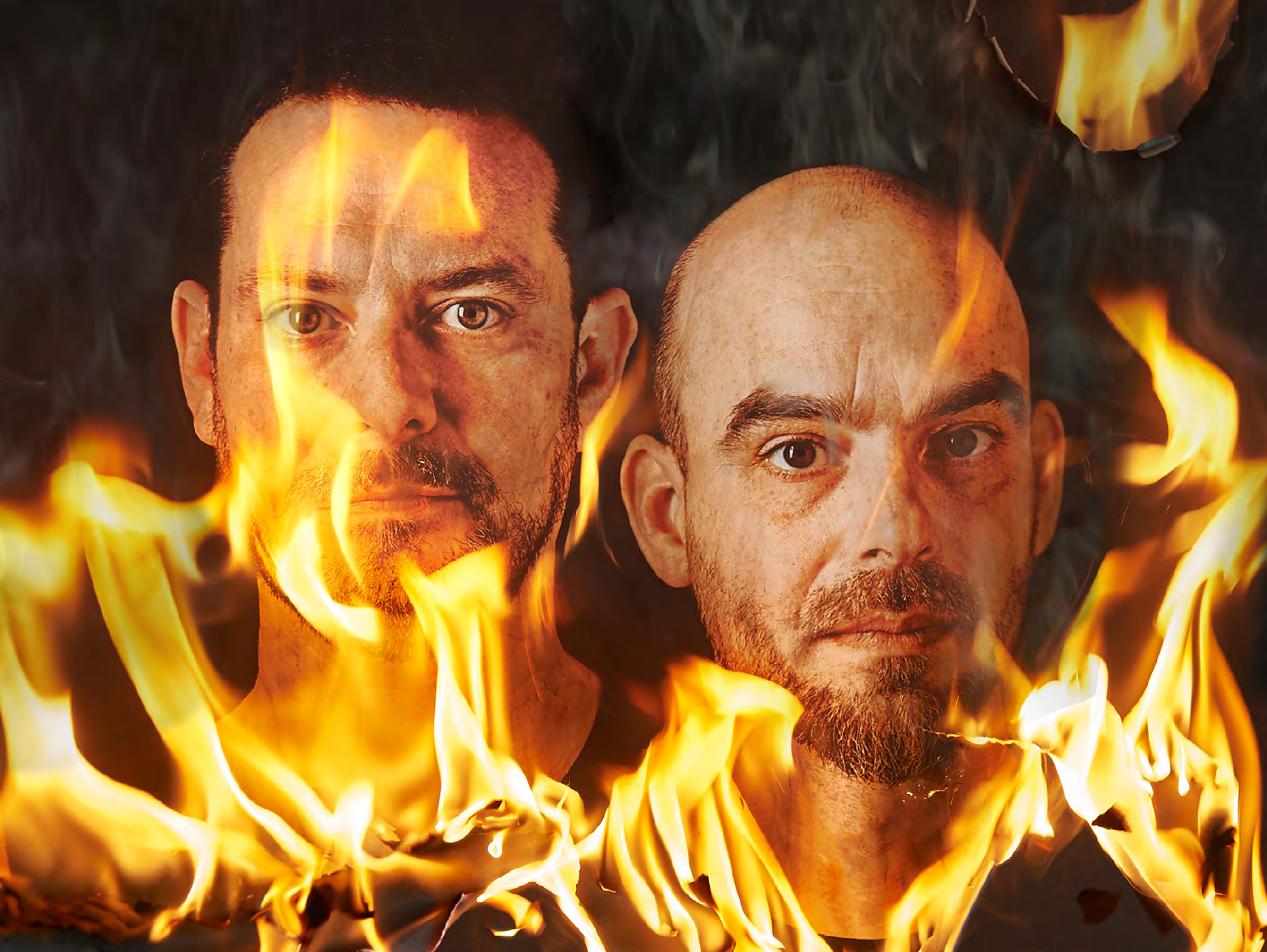Restless as ever, guitarist and composer Eric Hofbauer has returned with a gripping follow-up to *Book of Water*, the inaugural album in his Wu Xing (or Five Agents) series. Yet this new effort, *Book of Fire*, takes a radical sonic and methodological turn. While *Book of Water* found Hofbauer in the thick of a jazz sextet with three horns, playing live in a bracing acoustic format, *Book of Fire* is a stark, by turns meditative and explosive electro-acoustic duet with Anthony Leva on upright bass and turntables that took months to fully conceptualize and record. The contrast couldn't be starker, and the fact that Hofbauer plays not only his customary Guild archtop guitar but also drum machine and sampler (the Akai MPC1000) makes it even more so. For the first time on record, he also uses effects pedals — strategically and sparingly, but with forceful, dramatic results.

Hofbauer's Wu Xing series will ultimately cover every part of the ancient Chinese schematic of the Five Agents, or Five Elements. We've now had water and fire; wood, metal and earth are still to come. Each one speaks to a particular social/political reality in need of "movement," as Hofbauer puts it. *Book of Water* touched on the problem of climate change, and now *Book of Fire* arrives with sobering reflections on racial inequality.

Our narrator, if you will, is the literary giant James Baldwin (in a role akin to that of Ralph Waldo Emerson on *Book of Water*), whose recorded voice enters these duet proceedings at a number of junctures, sounding alternately heartsick or piercingly analytical on the pathology of racism and the uncertain future of human community in the United States. As I write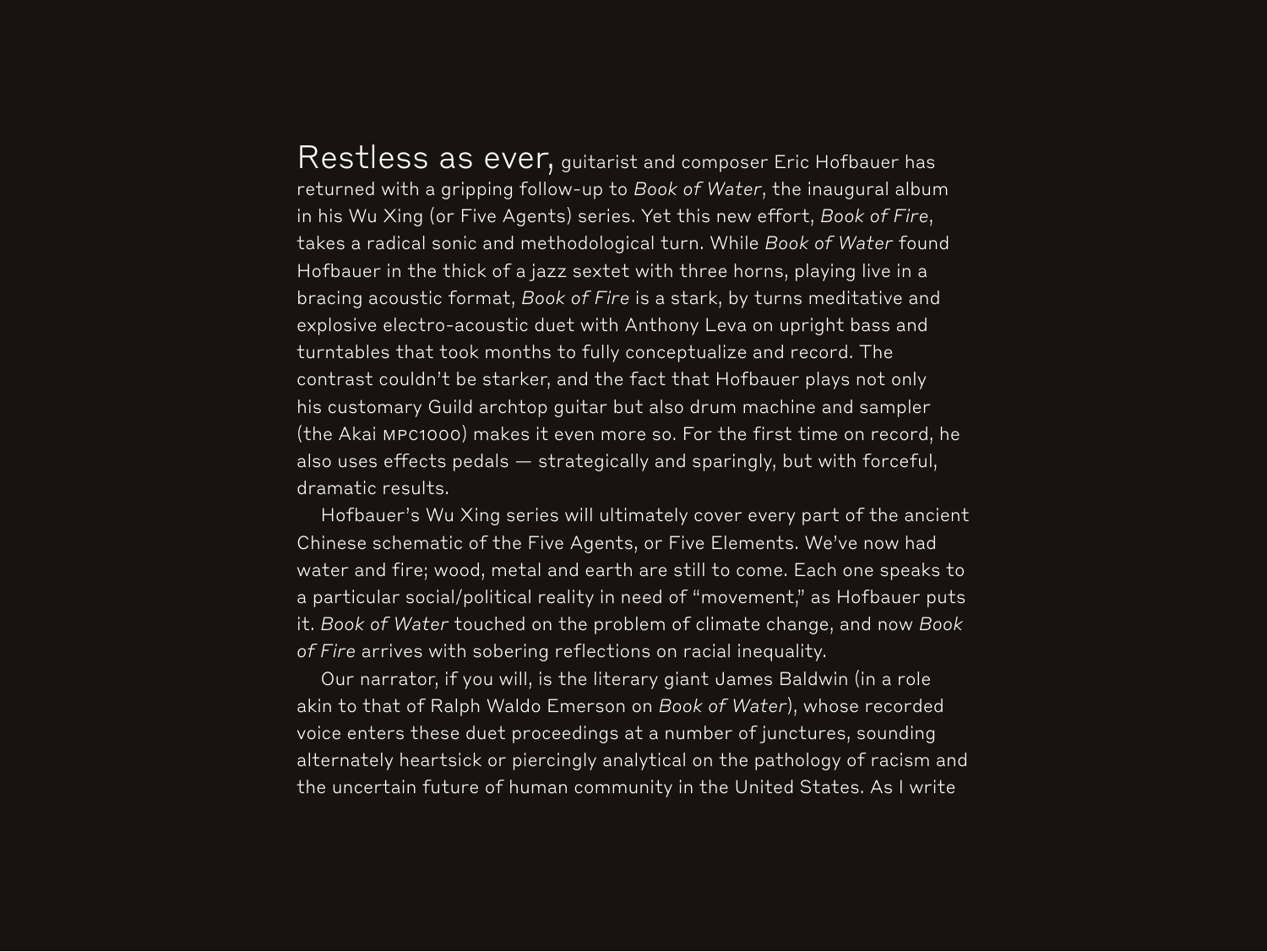this, the country is reeling in the aftermath of back-to-back massacres in El Paso and Dayton; the role of the "president" and his backers in creating a climate of anti-immigrant hate is generating pushback more heated than ever before. Hofbauer and Leva couldn't have predicted it exactly while recording — or could they have? The spoken-word passages on *Book of Fire* are all the more salient at a time when even the halting, uneven progress America has arguably made since Baldwin's time seems to be lurching into reverse.

Yet Hofbauer and Leva proceed with the hope and determination that the collaborative process represents at its best. From their experience playing on two successive albums by drummer Dylan Jack and his quartet (*Diagrams* and *The Tale of the Twelve-Foot Man*), they discovered their shared formative love of hip-hop in addition to jazz. Talking eventually turned to weekly workshopping and editing and composing of all five "chapters" in this *Book of Fire* suite — 37 concise yet heady and impactful minutes in all.

## If guitar-bass duo was familiar terrain, the

drum machine and turntables were terra incognita to a degree. Hofbauer and Leva were essentially beginners on these new instruments, but they were willing to put their learning process on display for the listener, proceeding without ego, with the mandate of discovery and expression firmly in view.

That said, Hofbauer and Leva had no intention of using these electronic tools in a "correct" way. "I'm certainly nowhere near a hip-hop producer, I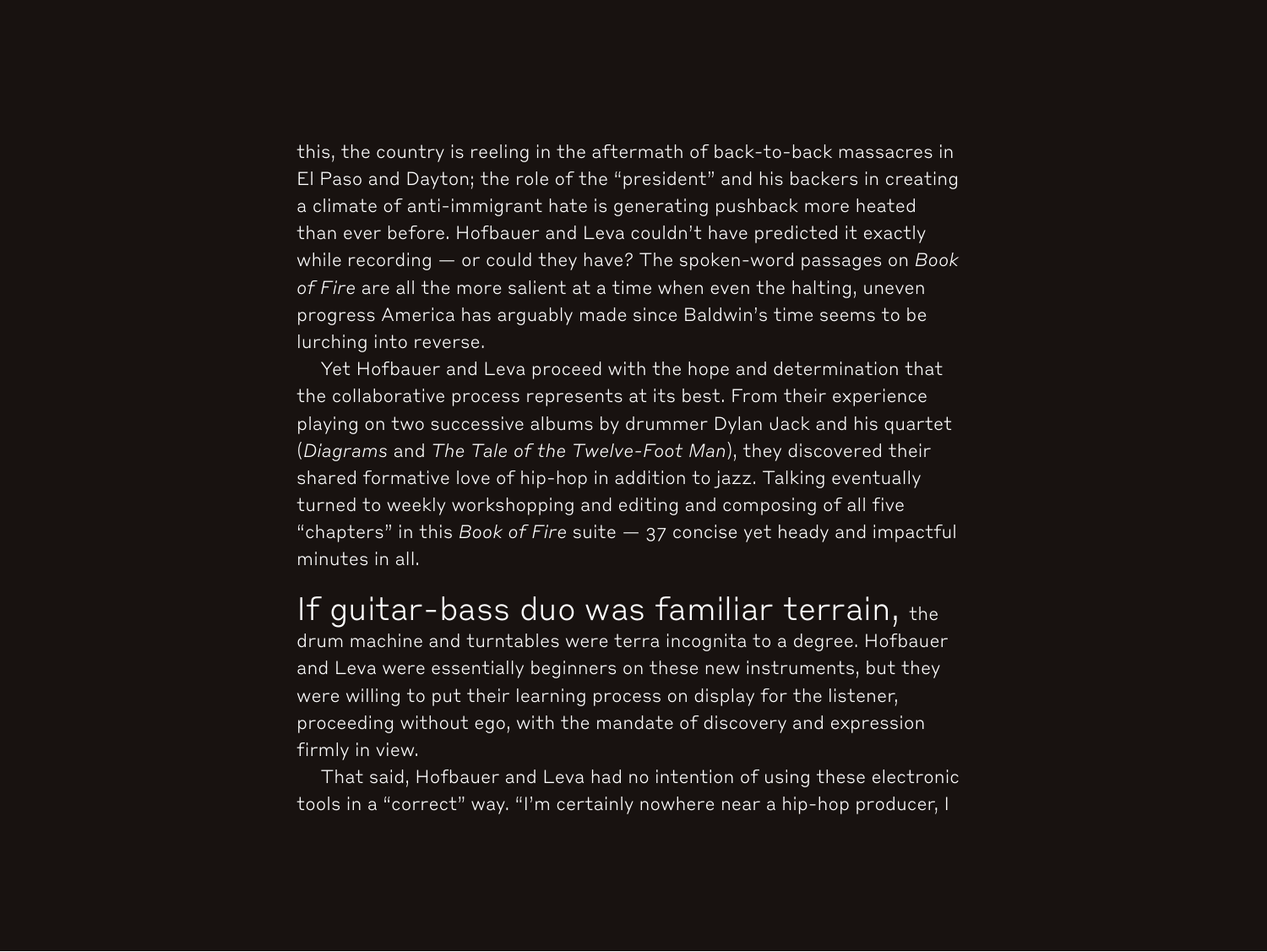don't make beats that way, I don't know how," Hofbauer states. "Instead I got together with the drummers I work with frequently — Curt Newton, Dylan Jack and Austin McMahon — and I recorded them. I also recorded some of Tony's bass notes and lines, myself on guitar and also some auxiliary percussion, put it all together into a sequence bank and started creating beats and sounds, chopping up four-bar phrases into other things in odd meters, mixing and matching and layering so basically every drum beat I came up with is like a 'super-drummer' comprised of the grooves and sounds of three of my favorite drummers."

By embracing drum machine and turntables, Hofbauer and Leva might be seen as throwing out the rule book on jazz interplay and aesthetics, but that was not at all what they were after. "I really think the way we're using these tools, the way we composed and structured the use of samples, the way Tony's using the turntables, is very strictly within the jazz legacy and jazz language, like someone playing jazz on a trombone or clarinet. Turntables and samplers, they're just other instruments, being used in a jazz fashion that is so familiar and comfortable for the two of us. So each one, for instance, is featured as a solo instrument, an accompaniment instrument and a rhythm section instrument."

And while some of *Book of Fire* might sound abstract or formless on first listen, Hofbauer insists that " a score for every chapter, written sections always for guitar and for bass as well as instructions and outlines of how to navigate sequences, transitions etc." There are prescribed forms and chord changes, solo sections and other conventional jazz devices, however cloaked they are in a mysterious sonic aura. "Everything is organized, even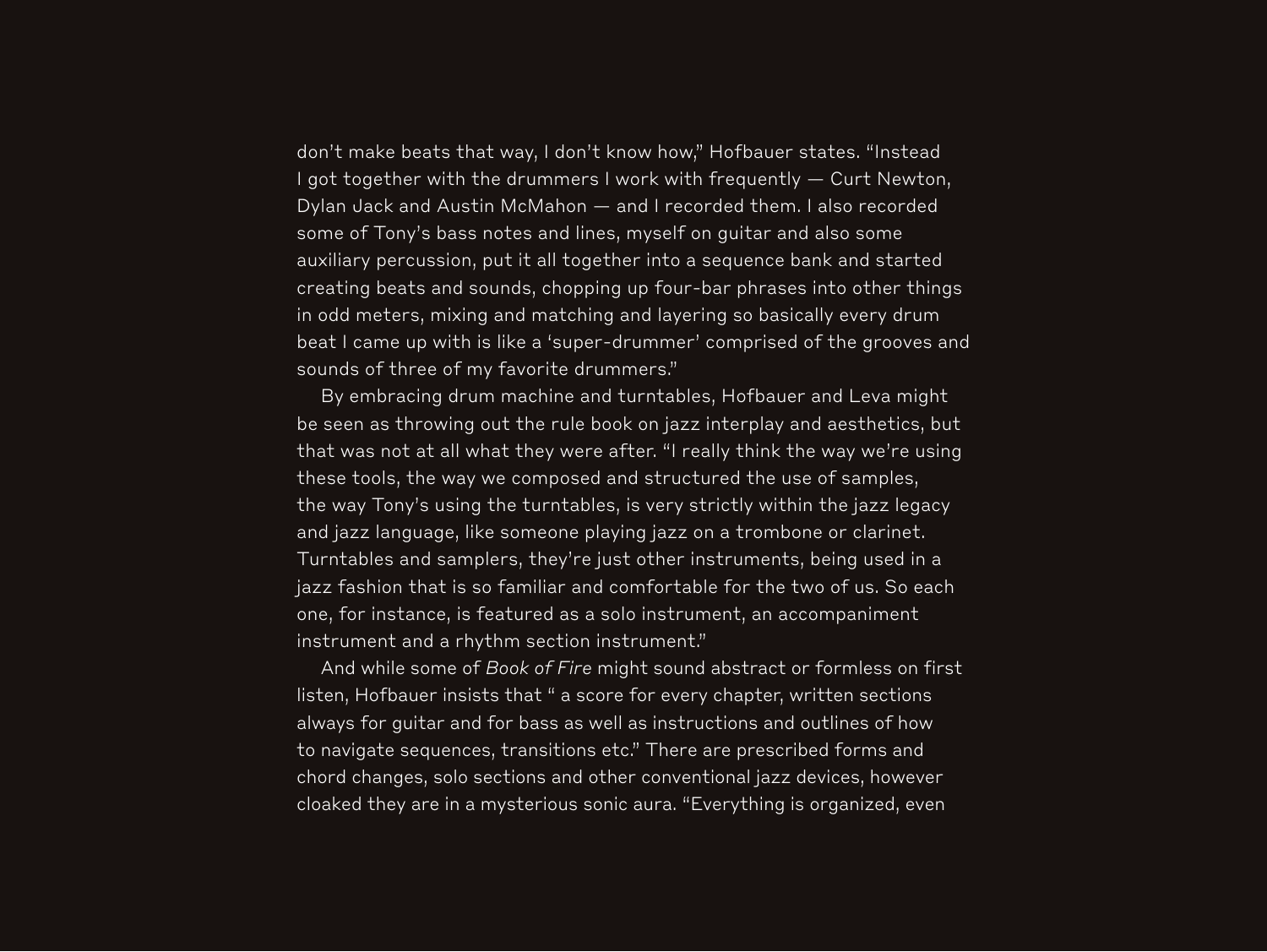the free episodes are purposeful, specifically in the place where they need to be as part of the arrangement and structure. When we're improvising we're keeping in mind the sequence that's coming after, preparing to introduce that pulse of the next drumbeat. The process was a lot longer than even some of my other large-scope pieces. I mapped out the chapters always starting from the bottom up, from the beat floor, from the pulse and groove upwards. From there I would build melodies. One aberration was 'Courting Madness,' a melody that already existed, it's on the album *Human Resources* [by the Hofbauer-Rosenthal Quartet]. In some ways it's my bridge from a very traditional hard-bop sound into this project."

Hofbauer envisioned Chapter 1, "Courting Madness," as a drum-machine vehicle from the start. The acoustic quartet version on *Human Resources* was in fact a "remix" of his original idea, which now gets remixed again for *Book of Fire*. "It's got the strongest tie to what people would call jazz," Hofbauer notes. "Walking bass lines, blues form — it's a blues with a bridge-type solo section that's very difficult to solo and comp through, you have to memorize the strange mixed meter shifts, you've got to nail it as a soloist and get ready for the blues to come back in." The title "Courting Madness" refers to a James Baldwin passage from the novel *Giovanni's Room* — a complex riff about lost innocence and remembering versus forgetting, something we don't hear on *Book on Fire*. But in what we do hear, Baldwin's voice itself becomes a kind of jazz: "His sense of space, his mastery of the dramatic pause, his cadence and patterns are deeply musical," Hofbauer observes. "It's rhythmic, it's got its own kind of groove and swing that fit perfectly with the music. It was serendipitous how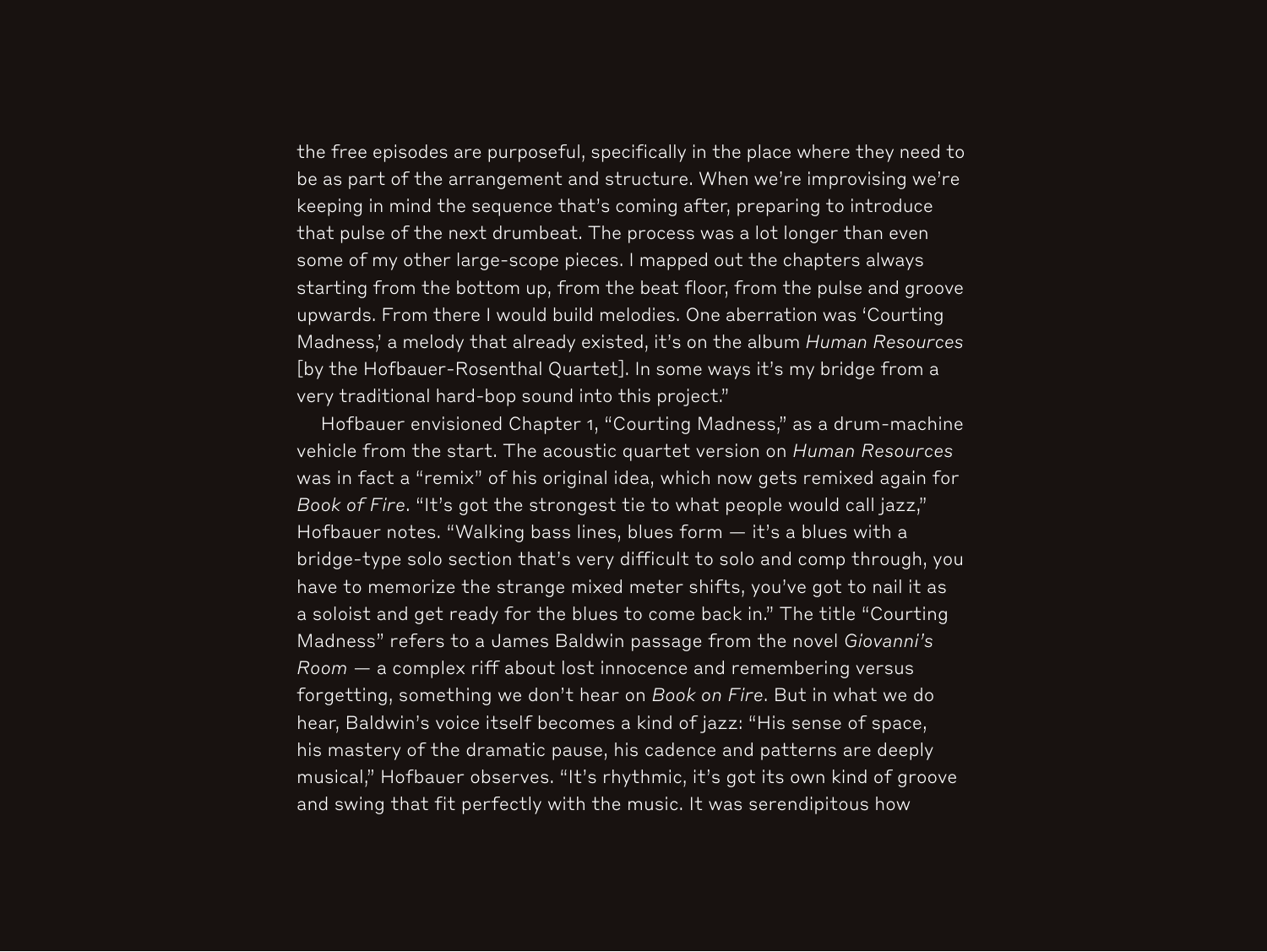perfectly his text fit with the beats and pulse and integrated immediately."

In Chapter 2, "Pray for Rain," the title's meaning becomes clear in the Baldwin quote at the very end, punctuated by Hofbauer's bell-like tones in what he calls a "syllabic echo" of the titular three words. It's the first track to introduce the Catalinbread Echorec delay pedal, which Hofbauer uses in a split-signal fashion: one layer of the pure acoustic guitar sound captured with a clip-on gooseneck condenser mic; the other, brought in at will by a volume pedal, of what he calls the "severely delayed and manipulated" signal from his Traynor tube amp, with spinning sounds and pitch-shifts that bring a whole other dimension to his extended-technique forays and improvised motives. Over this, Baldwin ventures a playful literary-musical analysis of Bessie Smith, in which his use of the word "beat" for a moment becomes part of the actual beat.

"Everything is inked out," the guitarist says of Chapter 2, "but Tony and I rarely play the notation totally straight. I do this a lot with cellular improvisation, definitely informed by a [Henry] Threadgill type of structure where you have this melody, harmony or groove, and then there are sets improvised variables, so you can repeat a phrase, extend any note, change the rhythm, articulation etc., but you always have to read the pitches in order. It sounds totally improvised yet you can hear themes and phrases that keep coming back: that's because I'm using the lead sheet more like a springboard to improvised theme and variation, and Tony's doing the same thing with his counter-melody bass line."

Chapter 3, "History Is the Present," is the only movement without Baldwin's voice, a decision that shifts the dramatic arc "and breaks it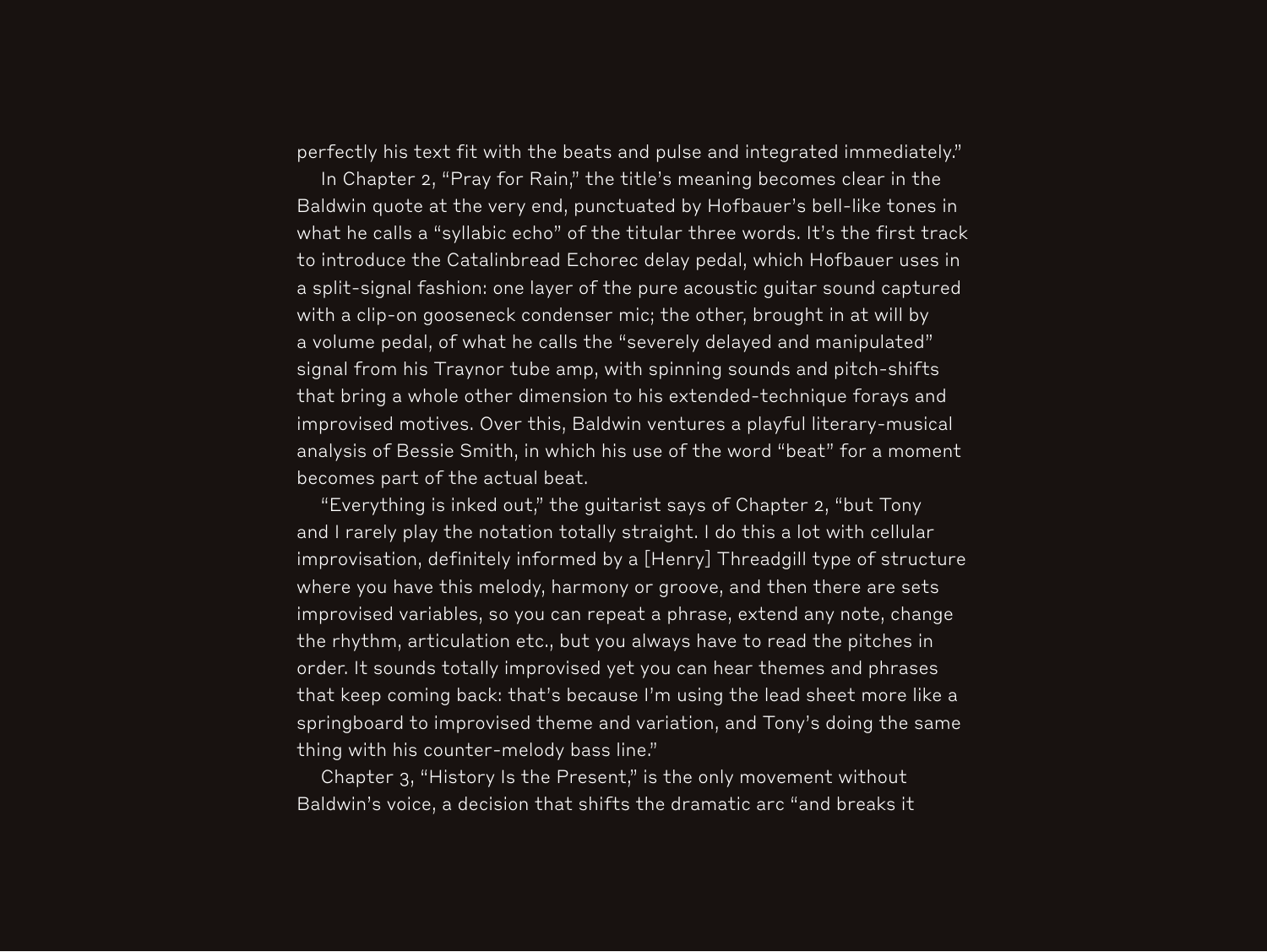down to this softer, more pensive space," Hofbauer says, "a duet between turntables and acoustic guitar, the calm before the storm of Chapter Four. I wrote it like a solo guitar piece, a theme and variation on a spare pentatonic melody. We basically go through the melody three times and that's it." The female voices are from a 1967 vinyl LP called *Burundi: Musiques Traditionnelles*, specifically the track "'Akazéhé' Par Deux Jeunes Filles." "Pitch-wise," Hofbauer adds, "there's a lot of common tones that pop out between my guitar melody and the voices of the *jeunes filles*, which Tony is manipulating on turntables. Again, it was this amazing moment of serendipity: certain pitches, E and D specifically, worked so perfectly and glued the two parts together."

On Chapter 4, "Something Gives," Hofbauer raises the temperature with a ZVex Vexter Fuzz Factory that he describes as "a pure chaos pedal," different from the delay but used in much the same way, with the volume pedal splitting between close-miked and amplified sounds. "There are no instructions for any of the knobs," Hofbauer says. "Basically trial and error is the only way to use the pedal, so every time I plug it in it's totally different." The movement begins with slide guitar (Hofbauer's trusty Altoids box), "creating this friction in the duality between clean slide and distortion. These distorted moments creep in and overlap with call-andresponse until it builds to a noisy crackling crescendo, at which point the beat drops and the sequence starts."

Along the way we hear Bobby Seale (". . . let the people know where it's at") in addition to Baldwin; we hear Leva tweaking and scratching everything from an Anthony Braxton record to the searing sound of the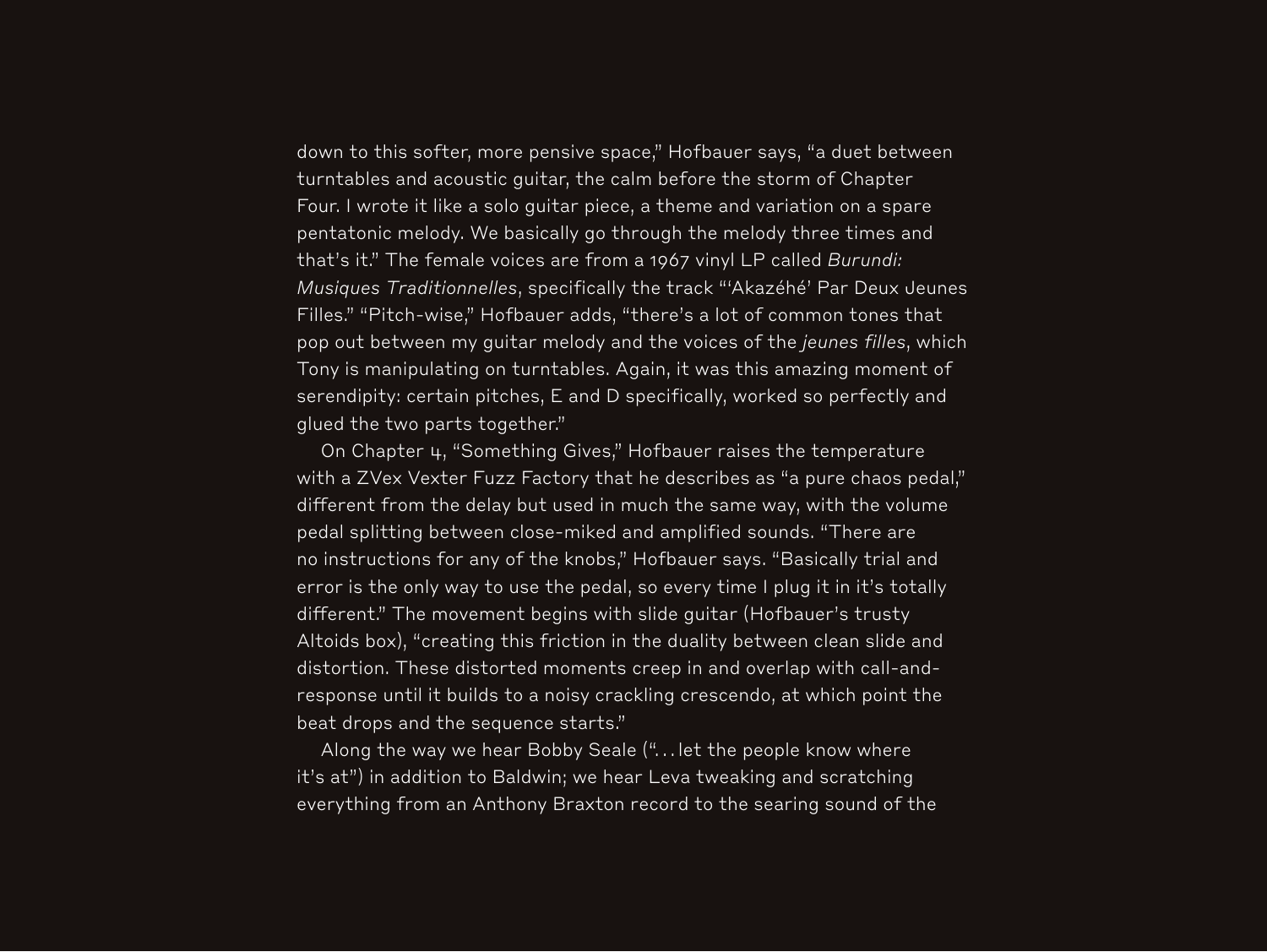double-reed shennai. And Hofbauer and Leva engage in a round of trading 8's on a blues form, the most traditional of jazz concepts, but in 7/4 with turntables and guitar. "I've got the amp on all the way, cranked, and I'm playing with just my left hand, hammering on while tweaking all the knobs as fast as I can with the right hand, trying to control the distortion and feedback I'm getting out of that pedal, controlling the pitches just enough to interact and play off Tony's scratching improvisations."

Chapter 5, "Terrible and Beautiful," emerges "out of the ashes and the smoke," Hofbauer says, after Chapter Four's enormous energy release. Here is where "things start to rebuild and reform," he continues, "with a new positive but mindful way to move forward." The stage is set with an 18-second sample of Leva's bowed bass, framed by a sparse drum machine beat. "There are elements of the earlier chapters in this chapter," Hofbauer explains. "Certain intervals, harmonies, rhythmic phrases. It veers from high-energy to meditative, open ringing guitar, then fast swing. I take a solo on a very upbeat, strange chopped-up odd-meter beat that I got from Austin McMahon primarily — very dense and driving — and then I have Tony comp for me using both turntables and some big band samples. Again, we're using turntables as a jazz instrument: he's harmonically accompanying me. That was the hardest part of his research, finding the right spots in these records that would fit harmonically with motivic ideas I was working from. It took a lot of practice for both of us, but the result is something we're very excited about — soloist and accompanist interacting in the moment . . . old hat for a duo like sax and piano in jazz, but rebooted and refreshed with this instrumentation."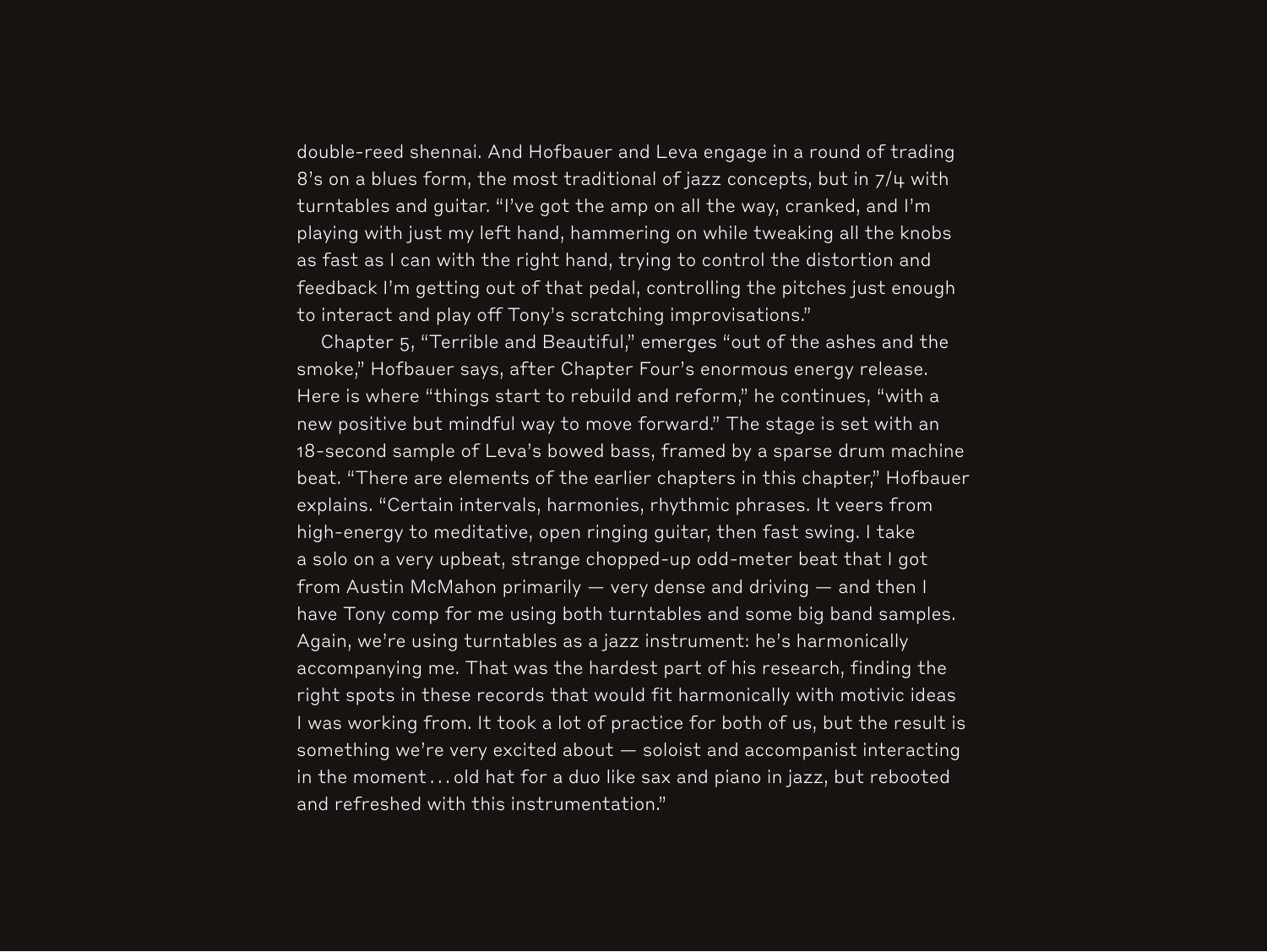Baldwin's words in Chapter 5 are from a prepared speech he delivered to young people, imparting wisdom about "the terrible storm that is life, terrible and beautiful, but you must know that it is both." Hofbauer notes that fire, too, is terrible and beautiful, and so for that matter is water ("Ill used, it will destroy," wrote Emerson, as cited in the final chapter title of *Book of Water*). And what of America itself? We're whiplashed from terrible to beautiful every day, practically every hour. At this writing, the administration is meeting with success in its effort to undermine the Fair Housing Act of 1968. A tape has surfaced of future President Reagan, in a 1971 phone chat with President Nixon, referring to African diplomats as monkeys. The country continues to "debate" whether the current president and his ilk are racist, but James Baldwin, and many of his contemporaries and forebears, tried to tell America long ago. Nothing was learned, and here we are.

Beauty can seem scarce, but it is afoot, and the latter part of Chapter 5 taps into it: "There's a sample of me clapping on two and four," Hofbauer reveals, "and on a bright C major 7 chord Tony is sampling high winds from a Stockhausen piece. That long sustained arco bass returns, and also the monks chanting, a type of reflection and meditation, a sound that first occurs in Chapter 1." That ancient, grounded sound, a recording of Tibetan Buddhist tantras purposefully placed in harmonic alignment with these moments in *Book of Fire*, seems at one with Baldwin's message of hardto-sustain but necessary hope ("I can't be a pessimist because I'm alive," the author once said). "There's this powerful humanist element that flows through Baldwin's writing," Hofbauer maintains, "that should be at the core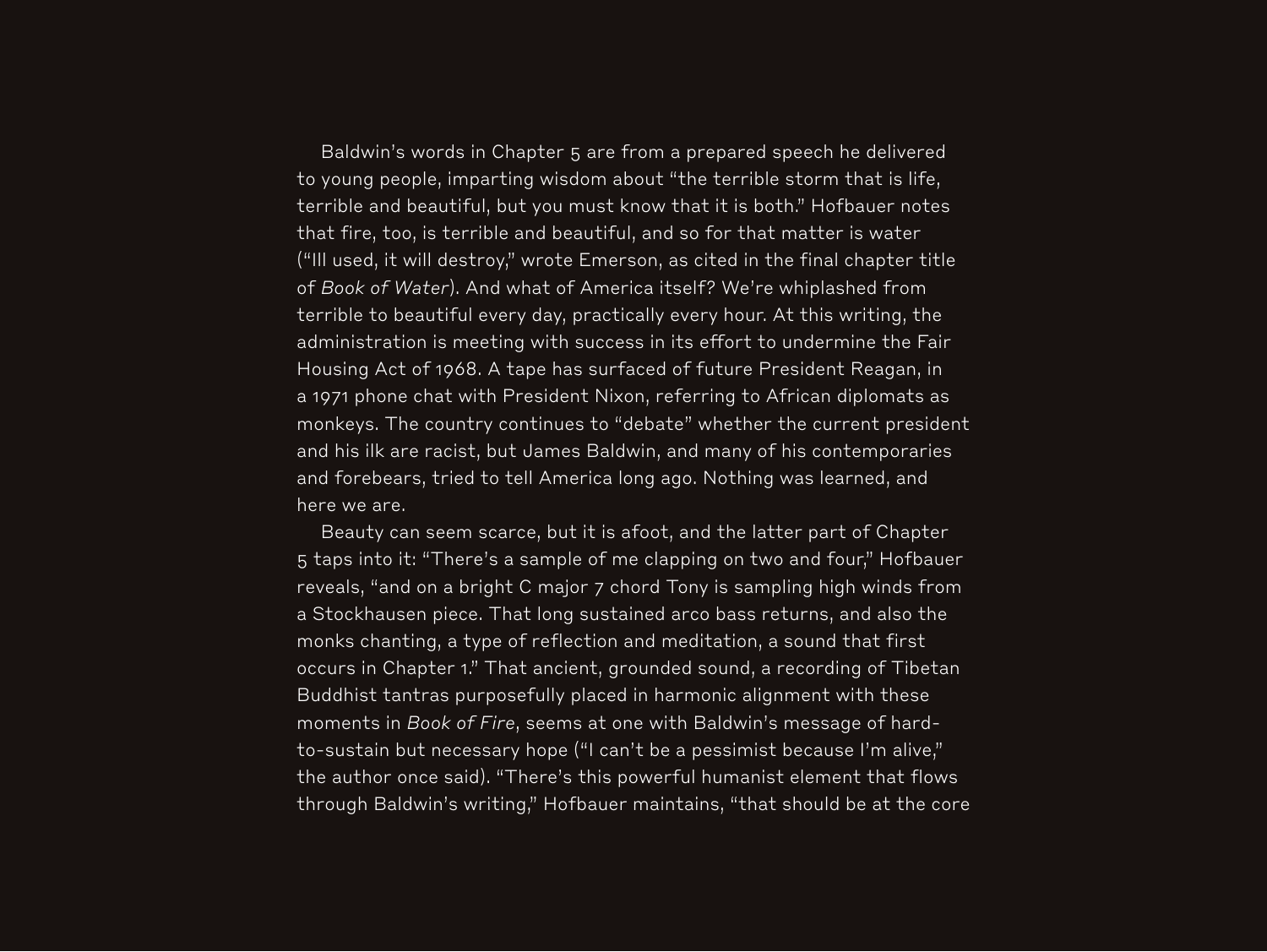of what we mean by equality. We are humans, we are here together, yet there are systems in place that are keeping that big E Equality and big H Humanity from reaching its full potential. Those systems are what Baldwin was so eloquently raging against in his work and life, and he understood that real change has to start with the big S, the self."

David R. Adler Athens, Georgia August 2019